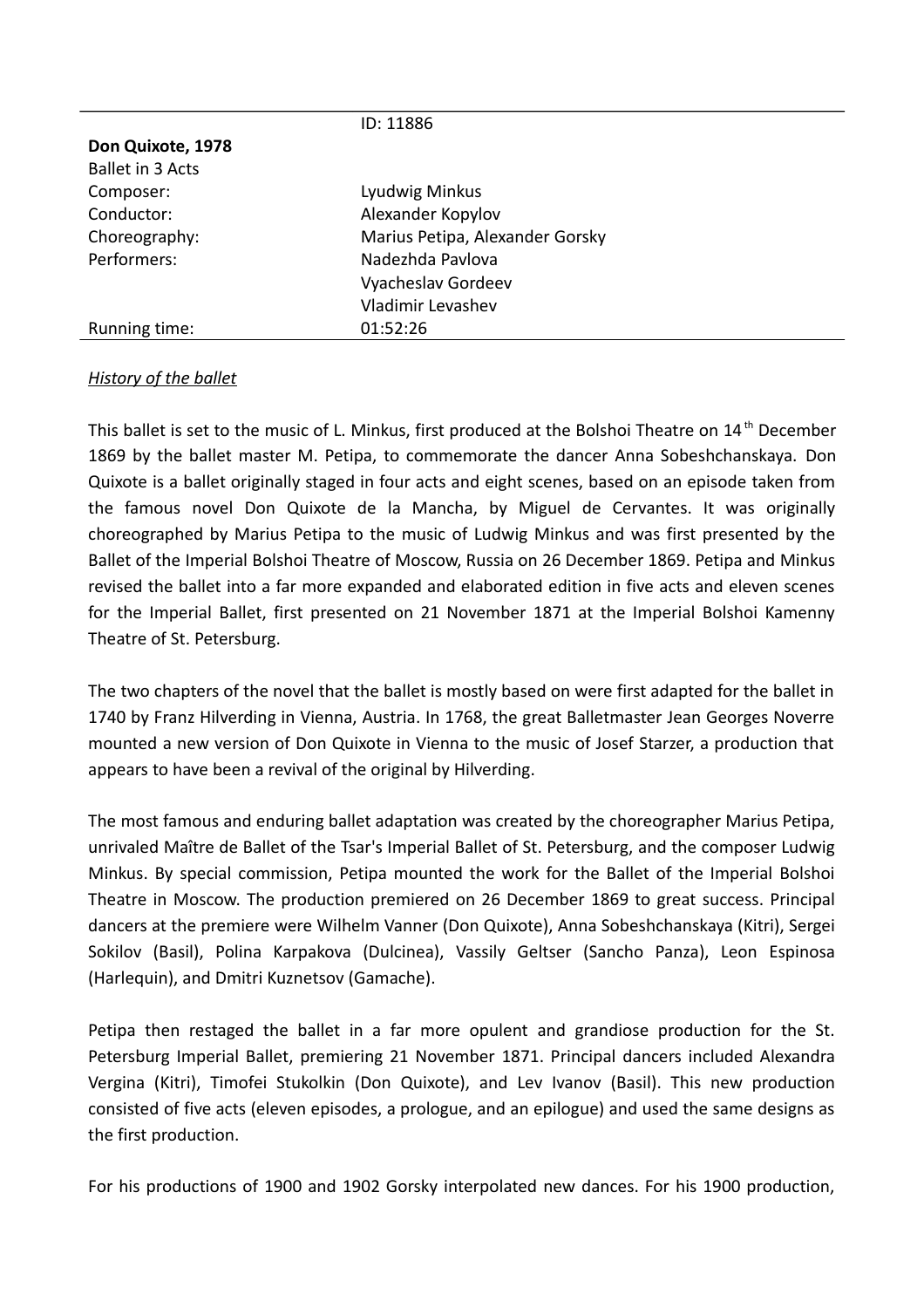Gorsky added new dances to music by Anton Simon – a variation for a new character added by Gorsky called the Dryad Queen, and a dance for the Dryad Queens's mistresses, as well as an additional Spanish dance for the last scene. When he staged the production in St. Petersburg in 1902, the composer Riccardo Drigo composed two new variations for Kschessinskaya – the famous Variation of Kitri with the fan for the ballet's final pas de deux, and the Variation of Kitri as Dulcinea for the scene of Don Quixote's dream (these variations are still retained in modern productions and are often erroneously credited to Minkus). Gorsky then interpolated the Grand pas des toréadors from the 1881 Petipa/Minkus ballet Zoraiya, a piece that is still included in modern productions of Don Quixote.

The ballet lived on in Russia well after the revolution of 1917, whereas many other ballets ceased to be performed into the Soviet period. As a matter of fact, it became part of the permanent repertoire both of the Moscow Bolshoi Theatre (the most famous productions being those of Rostislav Zakharov and Kasyan Goleizovsky in 1940, which included new music by Vassily Soloviev-Sedoy) and the Leningrad Kirov Theatre (which saw productions by Fedor Lopukhov in 1923, with new choreography for the fandango, and by Pyotr Gusev in 1946, with the scenario modified by Yuri Slonomsky and with new dances introduced by Nina Anisimova).

Miguel de Cervantes' novel revolves around the figure of a dejected knight, Don Quixote, willing to perform any feat or noble act to prove his worth. The ballet, however, sees Don Quixote as a secondary character. The libretto incorporates just one episode from the novel, where Don Quixote performs a good deed in helping young lovers find happiness, in spite of the father's will. The plot focuses on the love story of Kitri and Basilio, who perform their variations in the town square. Skilled conductor Ludwig Minkus was a truly outstanding expert in ballet – his music, sparkling like champagne, brought joy to the ear and instilled in one the desire to dance. This cheerfulness is embodied in Petipa's many Gypsy and Spanish dances.

# *Plot summary*

# Prologue

Don Quixote, having read his fill of romances about knights and chivalry, decides to set off on his travels in order to achieve great feats, which will bring glory to his name. As his sword-bearer, he chooses the loyal Sancho Panza, a man of sober outlook who is not prone to dreams.

### Act I

In Barcelona there is festive animation in the air. Kitri, daughter of the innkeeper, is flirting with Basilio, the barber, who is in love with her. Finding them together Lorenzo, Kitri's father, chases Basilio away: the barber is no fit match for his daughter. Lorenzo intends Kitri to marry Gamache, a rich nobleman. Kitri refuses outright to submit to her father's will.

At the height of the merry-making, Don Quixote appears in the square, accompanied by his sword bearer, Sancho Panza. Catching sight of the innkeeper, Don Quixote mistakes him for the owner of a knight's castle and greets him with respect. Lorenzo responds in like terms and invites Don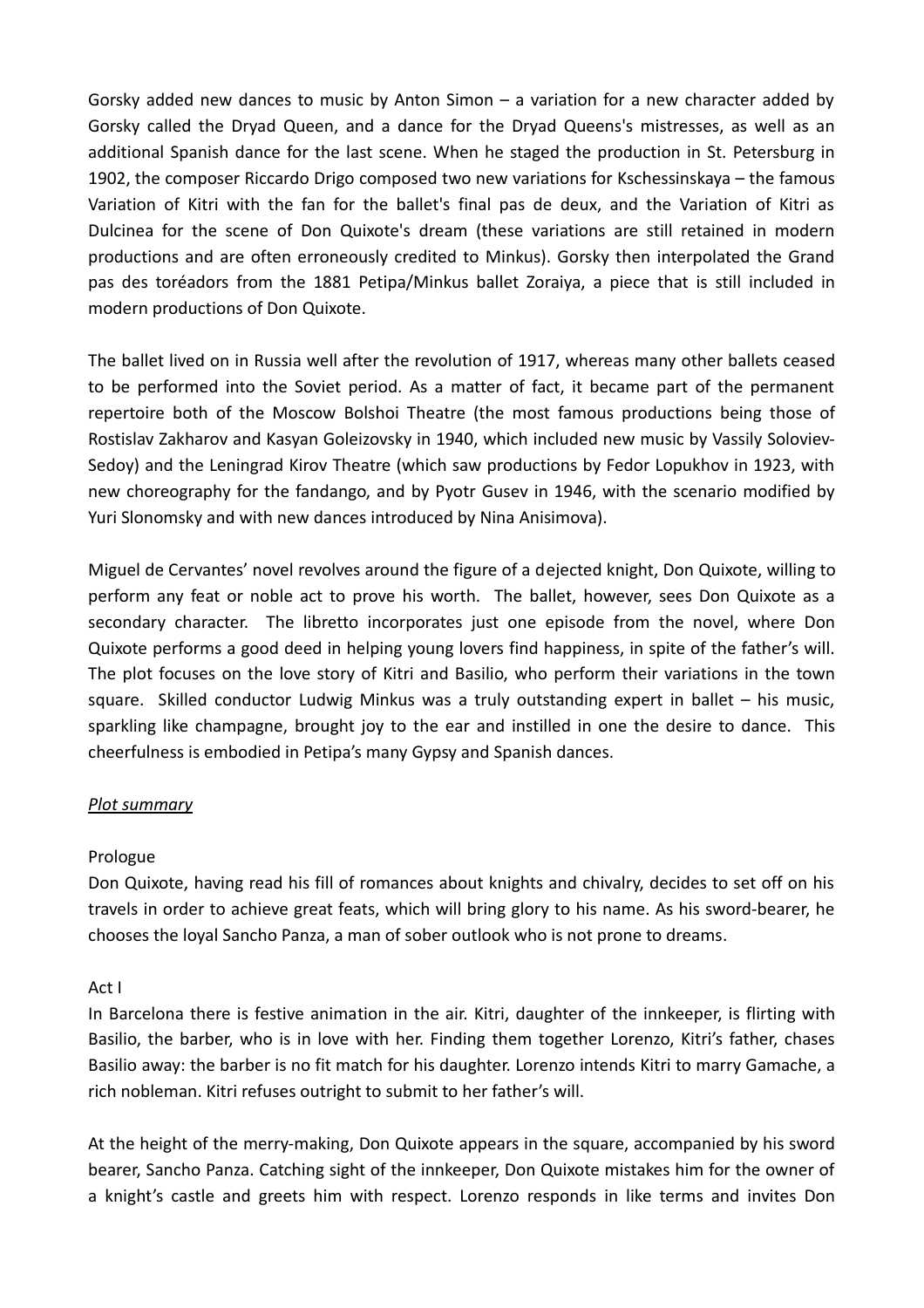Quixote into the inn. Sancho Panza is left in the square. But when some young people start to mock Sancho, Don Quixote immediately hurries to his sword-bearer's rescue.

Seeing Kitri, Don Quixote thinks she is the beautiful Dulcinea whom he has seen in his dreams and chosen as 'the lady of his heart'. But Kitri disappears. She has run off with Basilio. Lorenzo, Gamache and Don Quixote set out to look for her.

## Act II

### Scene 1

Kitri and Basilio are hiding in a tavern. Here they are found by Lorenzo, Gamache and Don Quixote. Lorenzo wishes to make an immediate announcement of the betrothal of Kitri and Gamache. But Basilio, by agreement with Kitri, pretends to take his life. Kitri sobs over the body of her sweetheart. Don Quixote overcоme by noble indignation accuses Lorenzo of hardheartedness and, threatening him with his sword forces him to agree to his daughter's marriage with the barber Basilio jumps to his feet. There is no point in him pretending to be dead am longer.

## Scene 2

In the glade by the windmills is a sprawling gipsy encampment. Here too is a puppet theatre. Don Quixote and Sancho soon appear on the scene. The owner of the puppet theatre invites Don Quixote to watch a show. Don Quixote follows the performance with rapt attention and, forgetting it is theatre, rushes on to the stage, sword in hand, to defend those who need his protection. He breaks down the stage, sends the puppets flying and, catching sight of the windmills, mistakes them for evil magicians whom he has to get the better of. Grabbing a mill sail, he is first lifted into the air and then falls to the ground.

### Scene 3

The wounded Don Quixote and Sancho Panza find themselves in a forest. To Don Quixote, the forest seems to be full of monsters and giants. Sancho Panza settles Don Quixote down to sleep, while he runs off for help. In his dreams, Don Quixote sees Dulcinea, 'the lady of his heart', surrounded by Dryads and fairies Sancho Panza comes back with the Duke and Duchess who have been hunting in the forest. He begs them to help the dreaming Don Quixote. The Duke and Duchess invite the wandering knight to visit them m their castle.

### Act III

The Duke's castle. All is ready for the reception of Don Quixote.

Having heard from Sancho Panza the happy story of Kitri and Basilio's love, the Duke and Duchess have kindly agreed to allow them to hold their wedding in the castle. Don Quixote and Sancho Panza are invited to occupy the seats of honor. A solemn procession files past. Catching sight of Kitri, Don Quixote again mistakes her for 'the lady of his reveries'. But the Duke and Sancho Panza manage to persuade him that she is the very same innkeeper's daughter whom he helped to unite with Basilio, her sweetheart.

The festivities continue. All thank the valiant knight and his faithful sword-bearer.